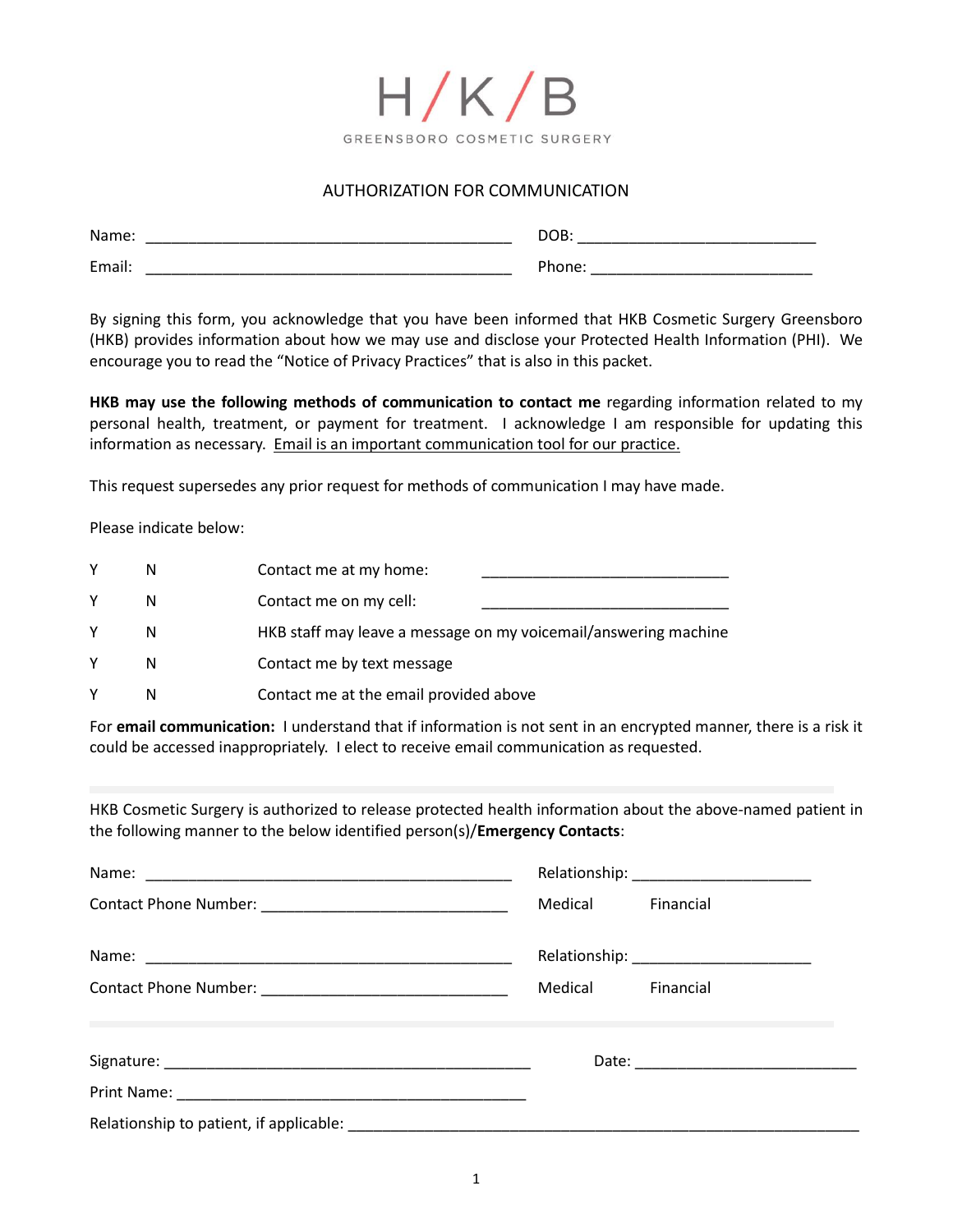

# AUTHORIZATION FOR USE OF PHOTOGRAPHS AND VIDEO

The use of photographs is essential to the planning and evaluation of cosmetic procedures. These photographs are a permanent part of your medical record and will never be shown to anyone else without your consent.

Before and after photos are also an important tool for educating patients about what to expect from their procedures, and our office is often asked to show before and after photos of patients. Many patients give permission to use their photos anonymously.

Please consider the following and either authorize or deny use of your photos for each situation. Your name or other identifying data will never be revealed along with the photos. We appreciate your consideration.

### **I authorize the anonymous use of my photographs for/in the situations I have checked below:**

\_\_\_\_\_ All Media/Website: Photographs and video taken of me or parts of my body as well as details regarding medical services that I have received at HKB Cosmetic Surgery, can be used in any print, broadcast media, social media, and company's website, including but not limited to newspapers, pamphlets, internet, and television in order to inform the public about surgical and non-surgical methods.

\_\_\_\_\_ Educations: Photographs and video taken of me or parts of my body as well as details regarding medical services that I have received at HKB Cosmetic Surgery, can be used in conference presentations, informational presentations, educational presentations and courses, online educations, educational publications, and educational videos.

\_\_\_\_\_ OPT OUT: I am not consenting to releasing my photos and/or videos in any way.

Further, I release and discharge HKB Cosmetic Surgery, and any employees of HKB Cosmetic Surgery, from any and all claims or actions that I have or may have relating to such use and publication, and all rights, if any, that I may have such photographs, videos and details regarding medical services rendered me, including any claim for payment, in connection with any such use or publication.

By signing this form, I acknowledge my consent as initiated above, and I further recognize that this consent form will supersede any other photo and video consent forms with date prior to the date written below. This consent may be revoked at any time by written request or by completion of a new form.

| Signature:                              | Date: |  |
|-----------------------------------------|-------|--|
| Print Name:                             |       |  |
| Relationship to patient, if applicable: |       |  |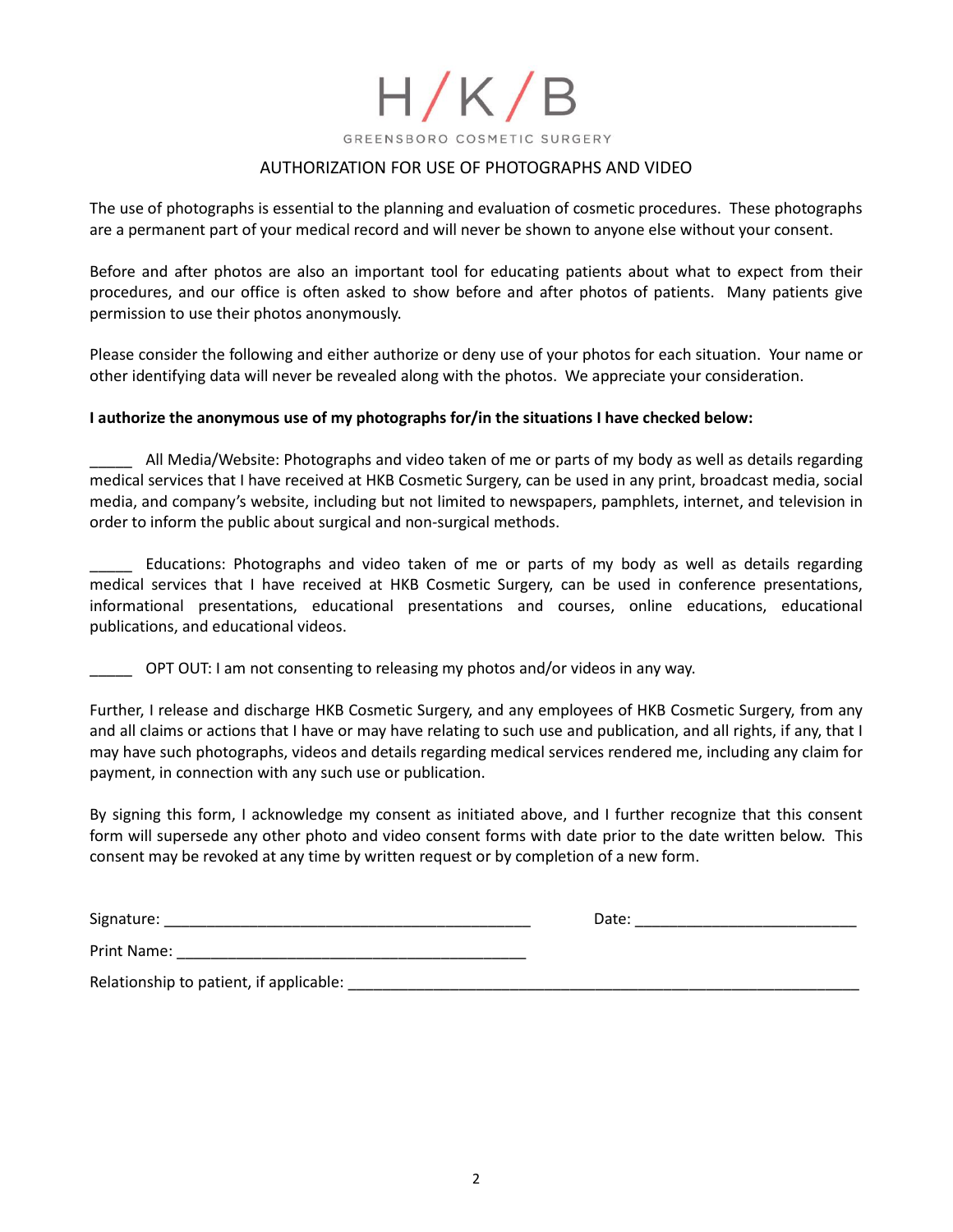

#### HIPAA NOTICE OF PRIVACY PRACTICES

This Notice of Privacy Practices describes how we may use and disclose your protected health information (PHI) to carry out treatment, payment or health care operations and for other purposes that are permitted or required by law. It also describes your rights to access and control your PHI. "Protected health information" ("PHI") is information about you, including demographic information, that may identify you and that relates to your past, present or future physical or mental health or condition and related health care services.

We are committed to protect the privacy of your personal health information (PHI). This Notice of Privacy Practices (Notice) describes how we may use within our practice or network and disclose (share outside of our practice or network) you PHI to carry out treatment, payment or healthcare operations. We may also share your information for other purposes that are permitted or required by law. This Notice also describes your rights to access and control you PHI.

We are required by law to maintain the privacy of your PHI. We will follow the terms outlined in this Notice.

We reserve the right to change the terms of this notice and will inform you by posting the new notice in or office and on our website: hkbsurgery.com. Upon your request, we will provide you with any revised Notice by mail. You then have the right to object or withdraw as provided in this notice.

**Uses and Disclosures of PHI:** Your PHI may be used and disclosed by your physician, our office staff and others outside of our office that are involved in your care and treatment for the purpose of providing health care services to you, to pay your health care bills, to support the operation of the physician's practice, and any other use required by law .

**Treatment:** We will use and disclose your PHI to provide, coordinate, or manage your health care and any related services. This includes the coordination or management of your health care with a third party. For example, we would disclose your PHI, as necessary, to a home health agency that provides care to you. For example, your PHI may be provided to a physician to whom you have been referred to ensure that the physician has the necessary information to diagnose or treat you.

**Payment:** Your PHI will be used, as needed, to obtain payment for your health care services. For example, obtaining approval for a hospital stay may require that your relevant PHI be disclosed to the health plan to obtain approval for the hospital admission.

**Healthcare Operations:** We may use or disclose, as-needed, your PHI in order to support the business activities of your physician's practice. These activities include, but are not limited to, quality assessment activities, employee review activities, training of medical students, licensing, and conducting or arranging for other business activities. For example, we may disclose your PHI to medical school students that see patients at our office. In addition, we may use a sign-in sheet at the registration desk where you will be asked to sign your name and indicate your physician. We may also call you by name in the waiting room when your physician is ready to see you. We may use or disclose your PHI, as necessary, to contact you to remind you of your appointment.

We may use or disclose your PHI in the following situations without your authorization. These situations include: as Required By Law, Public Health issues as required by law, Communicable Diseases: Health Oversight: Abuse or Neglect: Food and Drug Administration requirements: Legal Proceedings: Law Enforcement: Coroners, Funeral Directors, and Organ Donation: Research: Criminal Activity: Military Activity and National Security: Workers' Compensation: Inmates: Required Uses and Disclosures: Under the law, we must make disclosures to you and when required by the Secretary of the Department of Health and Human Services to investigate or determine our compliance with the requirements of Section 164.500.

**Other Permitted and Required Uses and Disclosures:** Other uses and disclosures will be made only with your consent, authorization or opportunity to object unless required by law. You may revoke this authorization, at any time, in writing,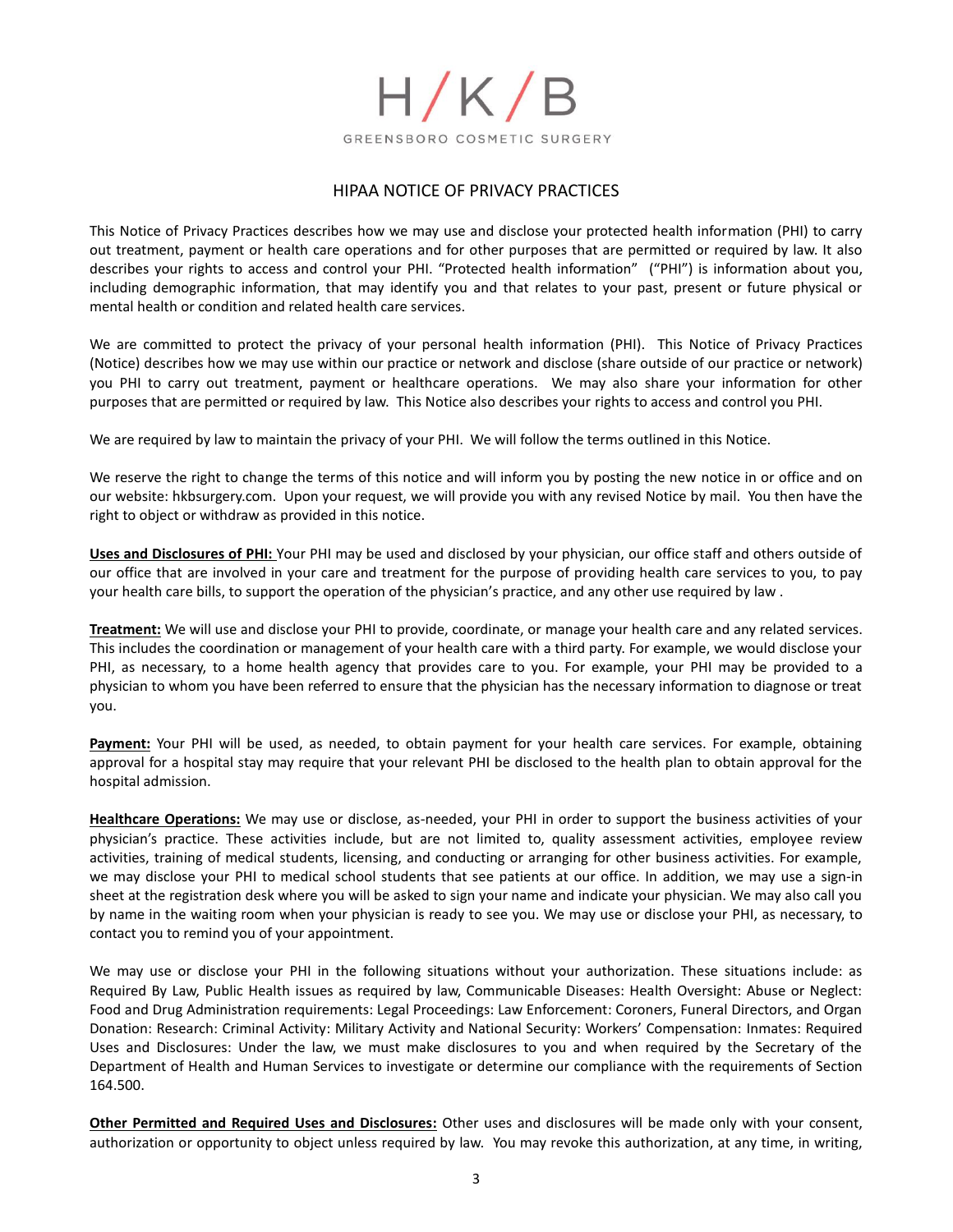

except to the extent that your physician or the physician's practice has taken an action in reliance on the use or disclosure indicated in the authorization.

#### **Your Rights with Respect to Your PHI:**

- **You have the right to inspect and copy your PHI.** Under federal law, however, you may not inspect or copy the following records; psychotherapy notes; information compiled in reasonable anticipation of, or use in, a civil, criminal, or administrative action or proceeding, and PHI that is subject to law that prohibits access to PHI.
- **You have the right to request to receive confidential communications from us by alternative means or at an alternative location. You have the right to obtain a paper copy of this notice from us,** upon request, even if you have agreed to accept this notice alternatively, i.e. electronically.
- **You may have the right to have your physician amend your PHI.** If we deny your request for amendment, you have the right to file a statement of disagreement with us and we may prepare a rebuttal to your statement and will provide you with a copy of any such rebuttal.
- **You have the right to receive an accounting of certain disclosures we have made, if any, of your PHI.** All requests to exercise your rights must be made in writing. Requests can be mailed to:

HKB Cosmetic Surgery Greensboro 1591 Yanceyville Street, Suite 100 Greensboro, NC 27405

**Complaints:** You may complain to us or to the Secretary of Health and Human Services if you believe your privacy rights have been violated by us. You may file a complaint with us by notifying our privacy contact of your complaint. **We will not retaliate against you for filing a complaint.**

Privacy Practice Acknowledgement

This sheet is a supplement to the material provided. Please refer to these handouts for more compete information. I understand that, under the Health Insurance Portability & Accountability Act of 1996 (HIPAA), I have certain rights to privacy regarding my PHI. I understand that this information can and will be used to:

- Conduct, plan, and direct my treatment and follow-up among the multiple healthcare providers who may be involved in that treatment directly and indirectly.
- Obtain payment from third-party payers.
- Conduct normal healthcare operations such as quality assessments and physician certifications.

I have been informed by you of your *Notice of Privacy Practices* containing a more complete description of the uses and disclosures of my health information. I have been given the right to review such *Notice of Privacy Practices* prior to signing the consent. I understand that this organization has the right to change its *Notice of Privacy Practices* and that I may contact this organization at any time at the address above to obtain a current copy of the *Notice of Privacy Practices.*

I understand that I may request in writing that you restrict how my private information is used or disclosed to carry out treatment, payment, or health care operations. I also understand you are not required to agree to my requested restrictions, but if you do agree then you are bound to abide by such restrictions.

I understand that I may revoke this consent in writing at any time, except to the extent that you have taken action relying on this consent.

| Signature:                              | Date: |  |  |  |
|-----------------------------------------|-------|--|--|--|
| Print Name:                             |       |  |  |  |
| Relationship to patient, if applicable: |       |  |  |  |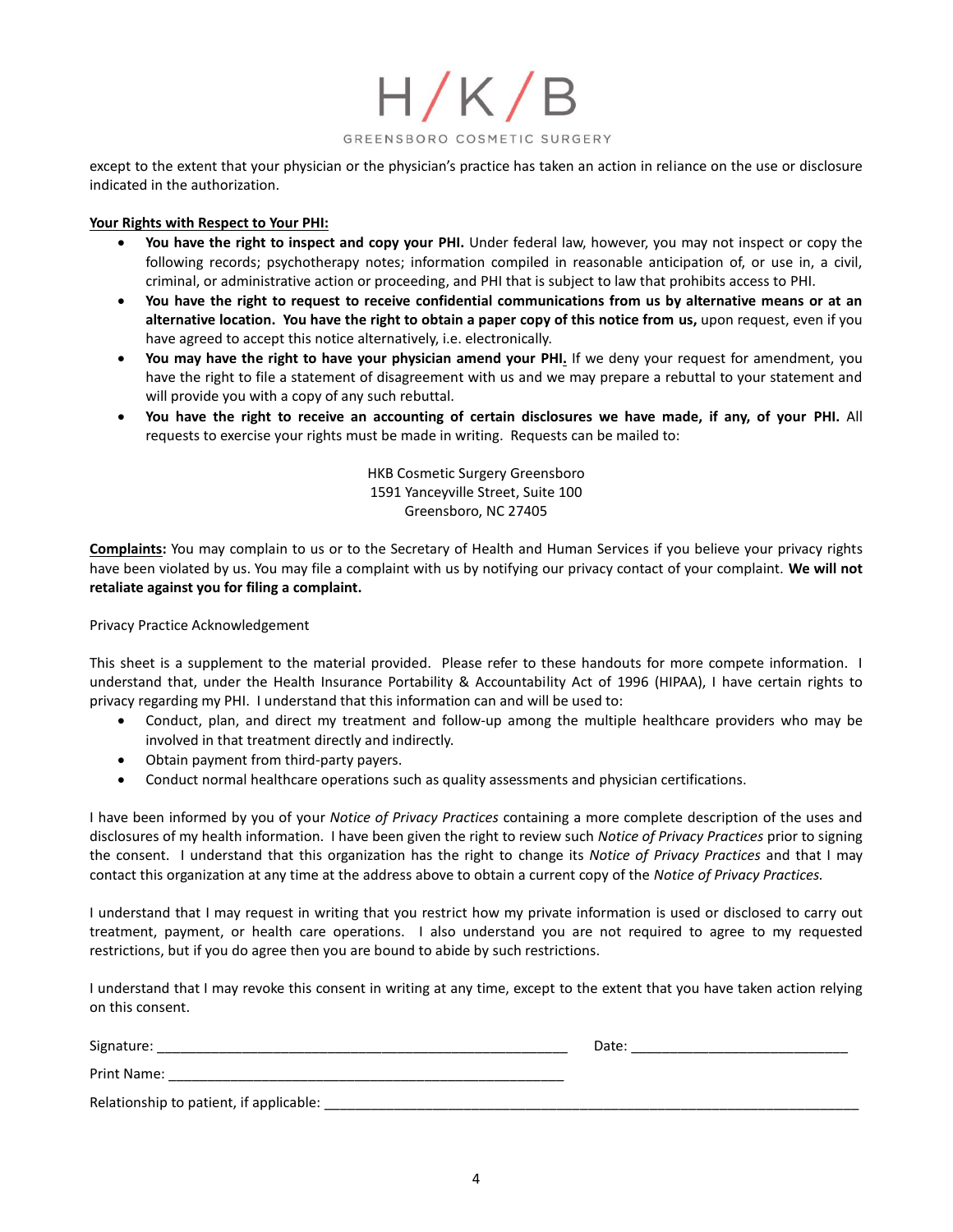

### FINANCIAL POLICY

**New Patient Consultation**: There will be a \$100 fee for consultations to discuss one procedure. This fee increases by \$25 for each additional procedure you wish to discuss, up to 3 procedures.

**Surgery Deposit**: In order to schedule surgery, DEKA laser or Coolpeel laser, a \$500 non-refundable deposit is required to secure a date. Please see cancellation policy below for information on nonrefundable fees.

**Final Payment**: The remainder of your balance is due 21 days prior to your scheduled procedure. You will not be able to reschedule until final payment is made.

**Payment Options:** You may pay with credit card, debit card, cash or check. If you are using a debit card, please call your bank in advance to authorize the transaction, as some banks have limited withdrawal daily allowance. For financing options, we work with Care Credit. You can contact them directly at (800) 677-0718 or [www.carecredit.com.](http://www.carecredit.com/)

**Insurance:** You are choosing to proceed with an elective cosmetic procedure and decline to bill any insurance company or third-party payor. It is considered fraudulent for HKB Cosmetic Surgery to seek reimbursement or accept payment from any insurance provider for elective cosmetic procedures. Should you decide to seek reimbursement, you will be solely responsible for contacting your insurance company and collecting reimbursement.

**Additional Fees:** If your procedure requires blood work or any other pre-operative testing/evaluations or tissue removal (Mastopexy, Body Lift, etc.) you may incur additional charges from a third party lab. You are responsible for the cost of prescription drugs. Complications related to your procedure may also result in additional costs including but not limited to: anesthesia and facility fees, hospital costs, physician fees, and other unspecified charges.

**Time of Surgery:** The start time of your surgery is subject to change as our schedule mandates. We will confirm your arrivals time the day before your surgery date.

**Medical Clearance:** All medical clearance must be received 2 weeks prior to your procedure or your procedure could be rescheduled for a later date.

**Discharge:** For your safety, a responsible adult must be available to pick you up andcare for you during the first 24 houyrs immediately following your procedure or your procedure will be postponed.

**Cancellation List:** Only patients who have paid a deposit and scheduled a surgery will be placed on our surgical cancellation list.

**Additional Procedures:** If you would like to add additional procedures to a surgery that has already been scheduled, it may be necessary to collect additional surgery fees and reschedule your surgery day or time to accommodate additional time required.

**Reschedule Policy:** Personal situations sometimes arise requiring procedures to be rescheduled or postponed. If notified two (2) weeks prior to surgery date, we will reschedule your procedure one time at no charge. There will be a \$500 charge for each subsequent request to reschedule your procedure; any request made within a two (2) week window prior to surgery will incur a \$500 fee. This fee will be added as a charge to your account and not applied toward your surgery/procedure.

**Surgery Cancellations:** If you elect to cancel your procedure at least two (2) weeks prior to the scheduled surgery date, all payments, less the \$500 non-refundable deposit, will be refunded. Patients who cancel within one (1) week of the procedure will be charged 25% of the surgeon's fees, less than one (1) weeks' notice will be billed 50% of the surgeons fees.